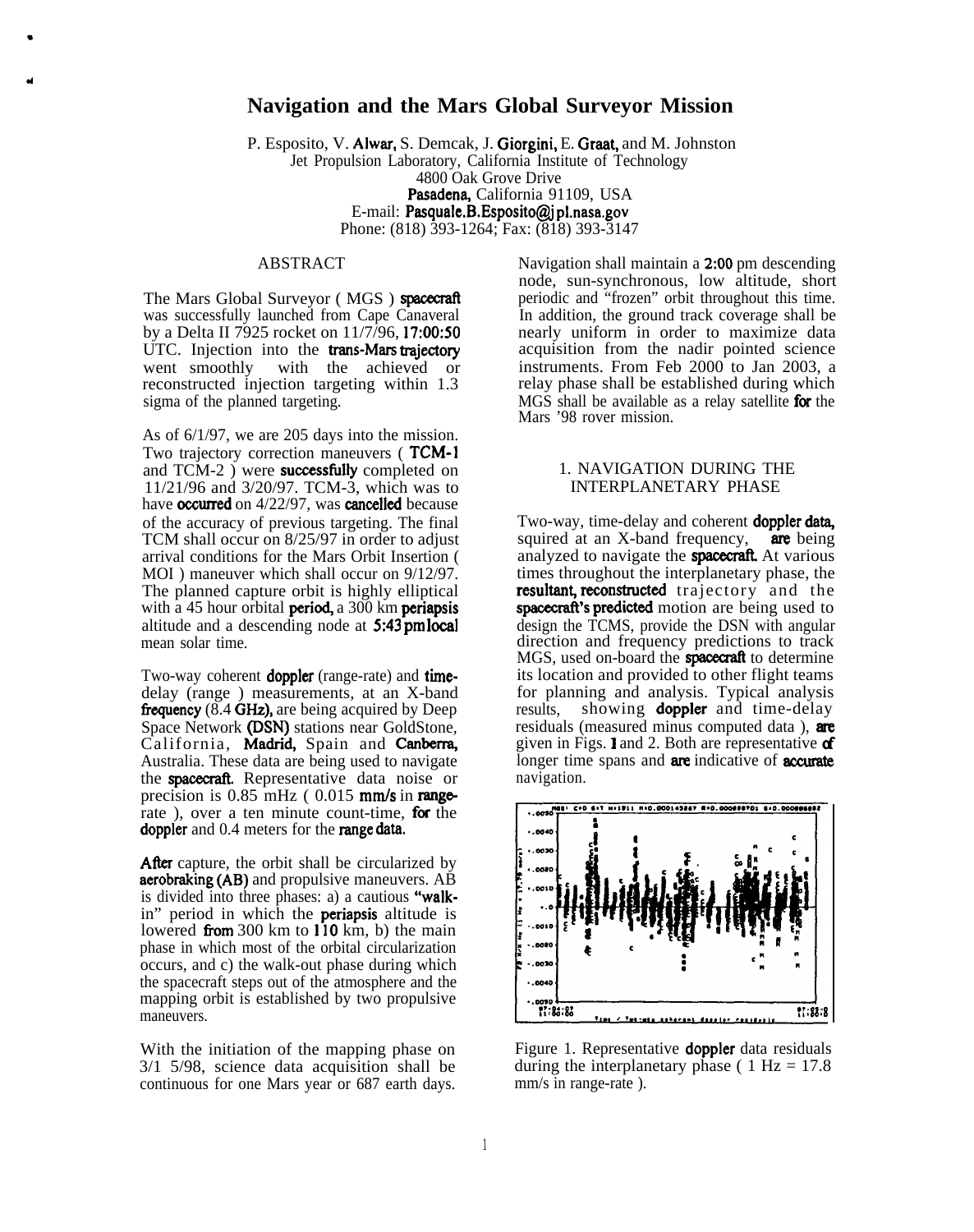

.

.

Figure 2. Representative range data residuals during the interplanetary phase ( 10 Range Units  $= 1.43$  meters in range).

The major, non-gravitational **accelerations** acting on the **spacecraft** are due to solar **radiation** pressure ( SRP ) and **spacecraft** self-induced perturbations due mainly to angular momentum desaturations ( AMDs ). Deviations from a nominal spacecraft attitude influencing the SRP modeling are due to a) star and earth imaging  $\mathbf{f}$ calibrations of the Mars Orbiter Camera ( MOC ), b) calibrations for the magnetometer involving **EXAMPLE THEORY IS THE REFORM CONSTRAINER IN SPACE THEORY CONSTRAINER THEORY CONSTRAINER (MOC**), b) calibrations for the magnetometer involving **spacecraft** rotations, c) eight tests performed during Jan '97 in order to a minus Y-axis solar array (i. e. it is  $20.5$  degrees away its filly deployed position ) and d) the recent entry of the spacecraft into safe mode on 5/7/97. In safe mode, the plus X-axis of the spacecraft is pointed toward the sun instead of its nominal earth pointing direction. **Recovery from** safe mode was successfully accomplished on 5/25/97. MGS is now back in its nominal attitude, called array-normal-spin or ANS, with the plus X-axis earth pointed and rotating with a 100 minute period about this axis.

With respect to the AMDs, the **spacecraft** has three mutually orthogonal reaction wheels which absorb the **effect** of torques, primarily due to solution of the tend of the tend of the tend of the spacecraft away from its nominal attitude. Whenever an angular momentum threshold is reached, the wheels are desaturated by transfer of angular momentum back to the **spacecraft** which in turn is counter balanced by thrusting. The degree of unbalance in coupled thrusters firing during these events is modeled as a nearly instantaneous velocity-change ( delta-v ) to the spacecraft's motion. As of 6/1/97, there have been approximately 95 AMDs with an **average** delta-v of 1.2  $mm/s$  per event. This level  $df$ 

perturbation is easily observed in the **doppler** data and is being accurately modeled.

/

The progressive targeting of the **spacecraft**, due to propulsive maneuvers from launch to encounter, is given in a Mars centered, target **plane** (Fig. 3) ). Shown are planned and achieved targeting  $\alpha$ three trajectory **correction** maneuvers. In addition, the final targeting prior to the MOI maneuver is indicated. Tables 1 and 2 provide TCM execution parameters and targeting results respectively. MOI is being planned as a pitchover maneuver, which will improve the efficiency of this main-engine bum, with a velocity-change of 976  $m/s$  resulting in a 45 hour capture orbit period. The **post-MOI spacecraft** mass is estimated at 767.8 kg as compared to an injection mass of 1061.9 kg. Mass changes are accounted for throughout the mission and are due to propulsive maneuvers, AMDs, and thrusting during the solar panel assessment period and the recent entry into the safe mode.



Figure 3. **Spacecraft** B-plane targeting for the TCMS with one sigma uncertainty ellipses. The plus sign **below** the **TCM-4** target is the present location of the **spacecraft**; the curve below that is the Mars impact zone,



Figure 4. Overview of the MGS spacecraft.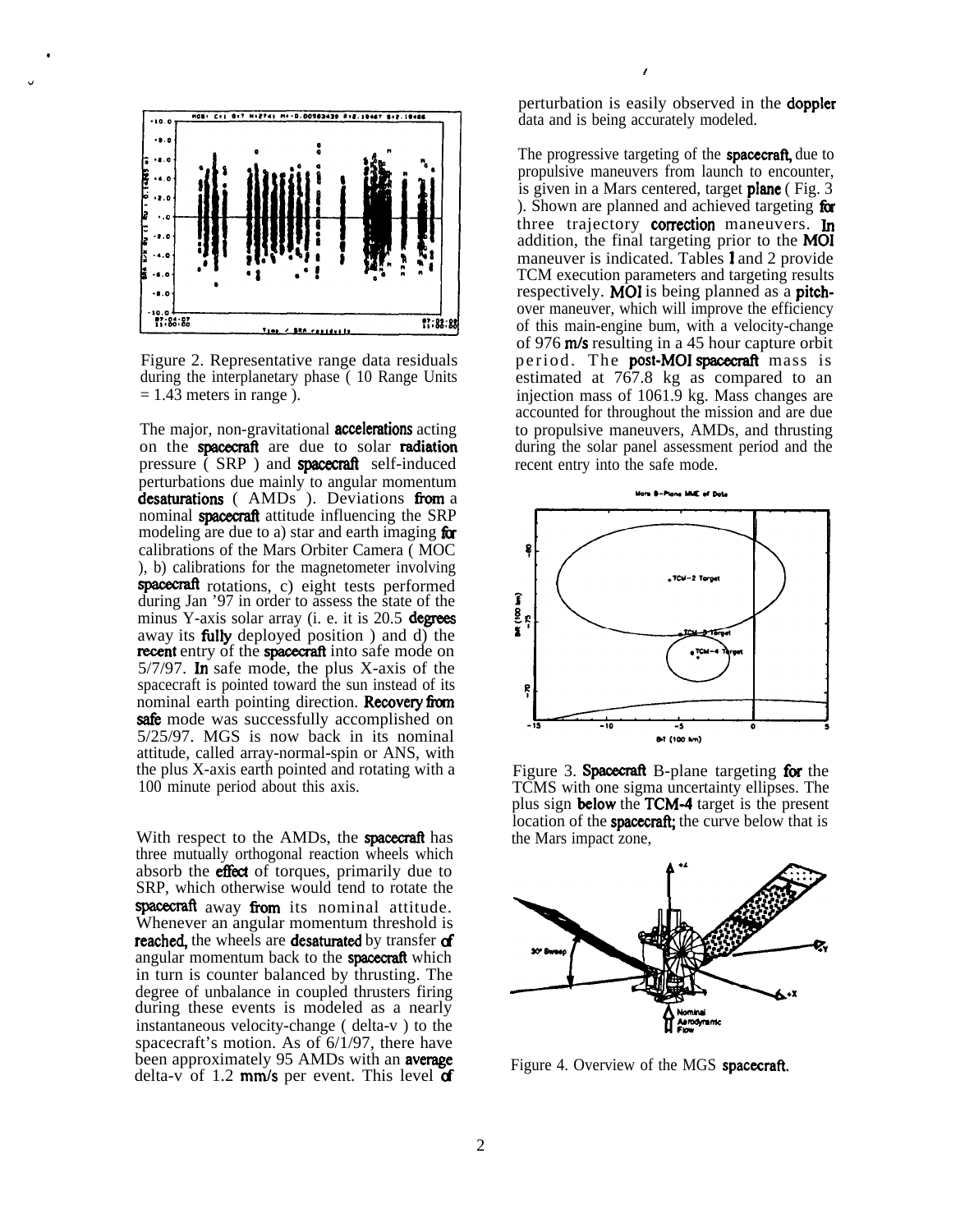An overview of the spacecraft is given in Fig. 4. which most of the science Shown **are** two sets of solar arrays,  $3.53 \text{ m}$  by mounted, and the equipment 1.85 m each, drag flaps, the high gain **antenna** modules. with a diameter of 1.5 m, the nadir panel on

 $\lambda$ 

which most of the science instruments are mounted, and the equipment and propulsion

| Maneuver | <b>Start Time</b><br>UTC. SCET | Planned Total<br>Delta- $V$ ( $m/s$ ) | Maneuver Implementation<br>Engine: Thrust (N): Duration (s)                                                 |
|----------|--------------------------------|---------------------------------------|-------------------------------------------------------------------------------------------------------------|
| TCM-1    | 11/21/96<br>16:00:00           | 27.1                                  | 8 thrusters (ullage); 17.1; 20<br>main engine; 656.4; 43<br>(pressure regulated)                            |
| TCM-2    | 03/20/97<br>18:00:00           | 3.86                                  | 8 thrusters (ullage); 29.9; 20<br>main engine; 617.4; 5.6<br>(blow-down mode)                               |
| TCM-3    | 04/22/97<br>00:00:00           | 0.04                                  | not executed due to previous<br>targeting accuracy, small delta-v<br>and orbit determination<br>uncertainty |
| TCM-4    | 08/25/97                       | 0.4                                   | 8 thrusters; 28.8; 14<br>(blow-down mode)<br>(estimated)                                                    |
| MOI      | 09/12/97<br>01:15:13           | 976.0                                 | 8 thrusters (ullage); 28.8; 20<br>main engine; <b>655.5;</b> 1343.<br>(pressure regulated)<br>estimated)    |

# Table 1. MGS Interplanetary Propulsive Maneuvers

All maneuvers are planned to account for planetary protection (there must be less than a probability that the spacecraft will be on a Mars impact trajectory ) and solar exclusion spacecraft's plus Z axis must not point within thirty degrees of the Sun) constraints. one percent angle ( the

Table 2. MGS TCM Target Coordinates ( Planned and Achieved)

| Maneuver  | T Coordinate             | R Coordinate | Encounter Periapsis |
|-----------|--------------------------|--------------|---------------------|
|           | (km)                     | (km)         | Time (ET)           |
| Injection | $-34,000.$               | $-54,000.$   | 09/12/97, 06:26:09  |
|           | $-459,279.$              | $-19,709.$   | 09/03/97, 04:41:48  |
| TCM-1     | 22,626.                  | $-38,435.$   | 09/12/97, 02:51:40  |
|           | 26,687.                  | $-38,501.$   | 09112197,03:47:40   |
| TCM-2     | $-574.8$                 | $-7801.2$    | 09/12/97, 01:26:09  |
|           | $-1058.0$                | $-7406.3$    | 09/12197, 01:26:06  |
| TCM-3     | $-497.5$<br>not executed | $-7414.2$    | 09/12/97, 01:26:09  |
| TCM-4     | $-448.7$                 | $-7255.3$    | 09/12/97, 01:26:09  |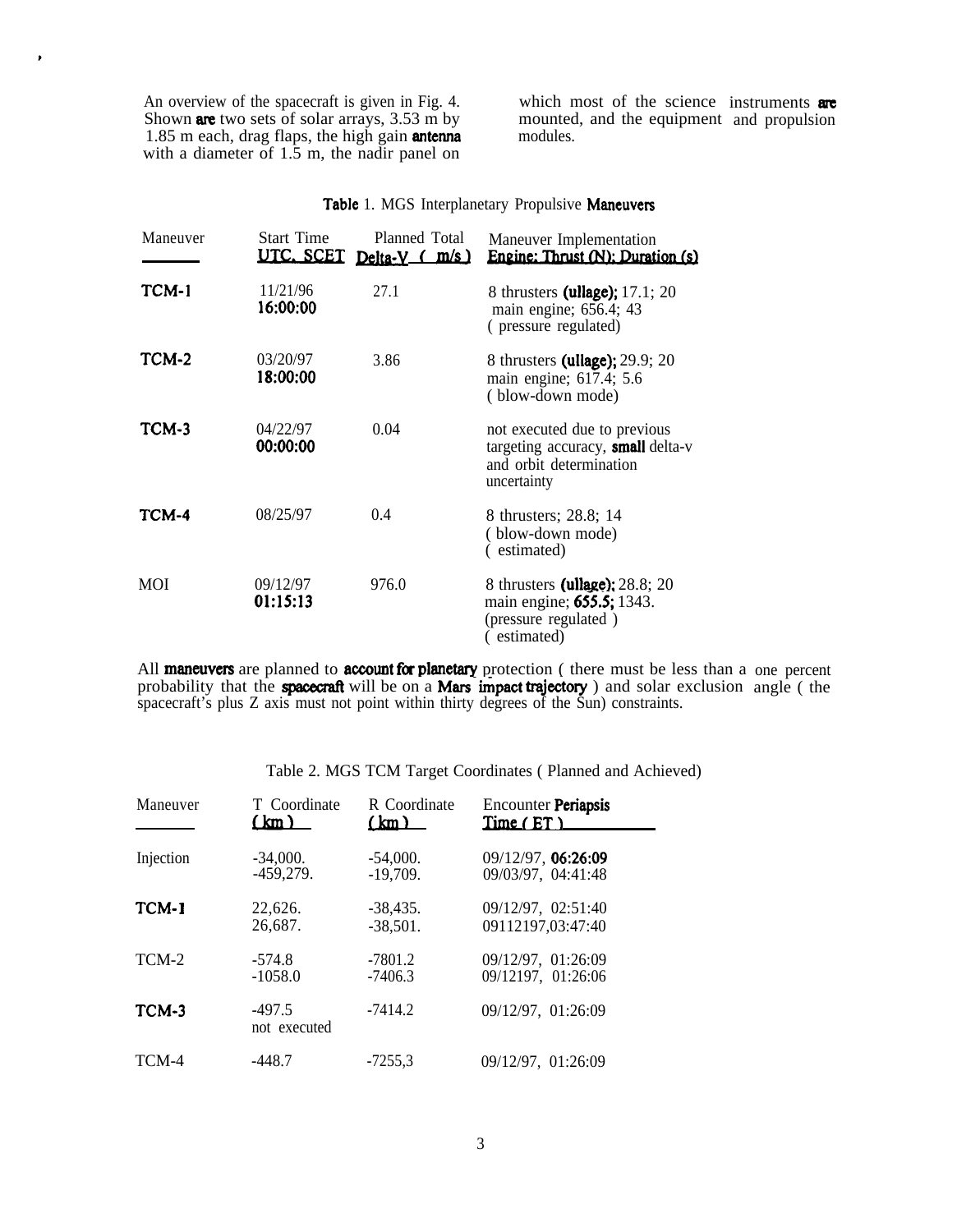For each of these maneuvers, the first line **refers** to the planned target coordinates and the second to the achieved coordinates. These coordinates, usually called B-plane coordinates, are Mars centered and referenced to the Mars mean equator and IAU vector of date. The B-plane is Mars centered and perpendicular to the spacecraft's incoming velocity asymptote.

#### 2. PLANNING FOR **AEROBRAKING** (AB) AND ESTABLISHMENT OF THE MAPPING ORBIT

.

After capture into a highly elliptical orbit (eccentricity of 0.88 and periapsis altitude of 300 km), the overall plan is to nearly circularize the orbit with aerobraking. In addition, we need to establish the mapping orbit when the mean sun has drifted into the 2:00 pm local mean solar time orientation ( LMST is measured at the descending node). Thereafter, the orbit **precesses** at the same rate as the apparent motion of the mean sun around Mars  $(0.524 \text{ deg/day})$  to maintain this sun synchronous condition. This sun-synchronous orbit is required for science observations. The aerobraking technique is being used because it achieves approximately 1200 m/s in velocity change for circularization which would otherwise have to be produced by **on**board propellant (Ref. 1).

During walk-in, the **periapsis** altitude shall be lowered cautiously from 300 km to 110 km, using a series of five propulsive maneuvers. This will allow the flight team to estimate atmospheric densities around periapsis and compare them with estimates assumed during planning. Our primary density planning tool is the Mars-GRAM, version 3.5 software developed by Justus (Ref. 2). However, at the AB altitudes, the atmospheric density is very uncertain. For our planning, we have assumed a 70 percent orbit-to-orbit density variation,

During the main phase of AB, the challenge is to maintain a balance between enough atmospheric drag to achieve the nearly circular orbit and a 2:00 pm sun-synchronous condition and protect the spacecraft **from** undue heating, Unacceptable heating of **spacecraft** components can occur either because the spacecraft dipped too far into the atmosphere or an unanticipated increase in density **occurred** due to intrinsic density variation. Thus, a corridor has been defied based on the dynamic pressure experienced by the spacecraft. Currently the upper bound is 0.68  $N/m^*$  which is derived from the allowable torque the minus Y-axis solar array can tolerate while in a powered gimbal hold condition. The lower bound is  $0.58$  N/m\*\*2 which is determined by the minimum amount of drag

required to maintain the AB baseline plan. **Small** changes to these corridor conditions are also being planned. Close monitoring of the progress of AB is required. Small propulsive maneuvers, to raise or lower the periapsis altitude, shall provide the control mechanism to remain within the previously mentioned corridor. These maneuvers,  $28$  for the AB baseline and another 22 for contingencies, are referred to as "off-theshelf' because they have already been **generated**, tested and delivered to the **spacecraft** team for implementation.

Table 3 summarizes key AB information and Figs. 5 and 6 show the expected orbital period change due to the drag perturbation and dynamic pressure limits established throughout AB.



Figure 5. Orbital period change per orbit due to atmospheric drag.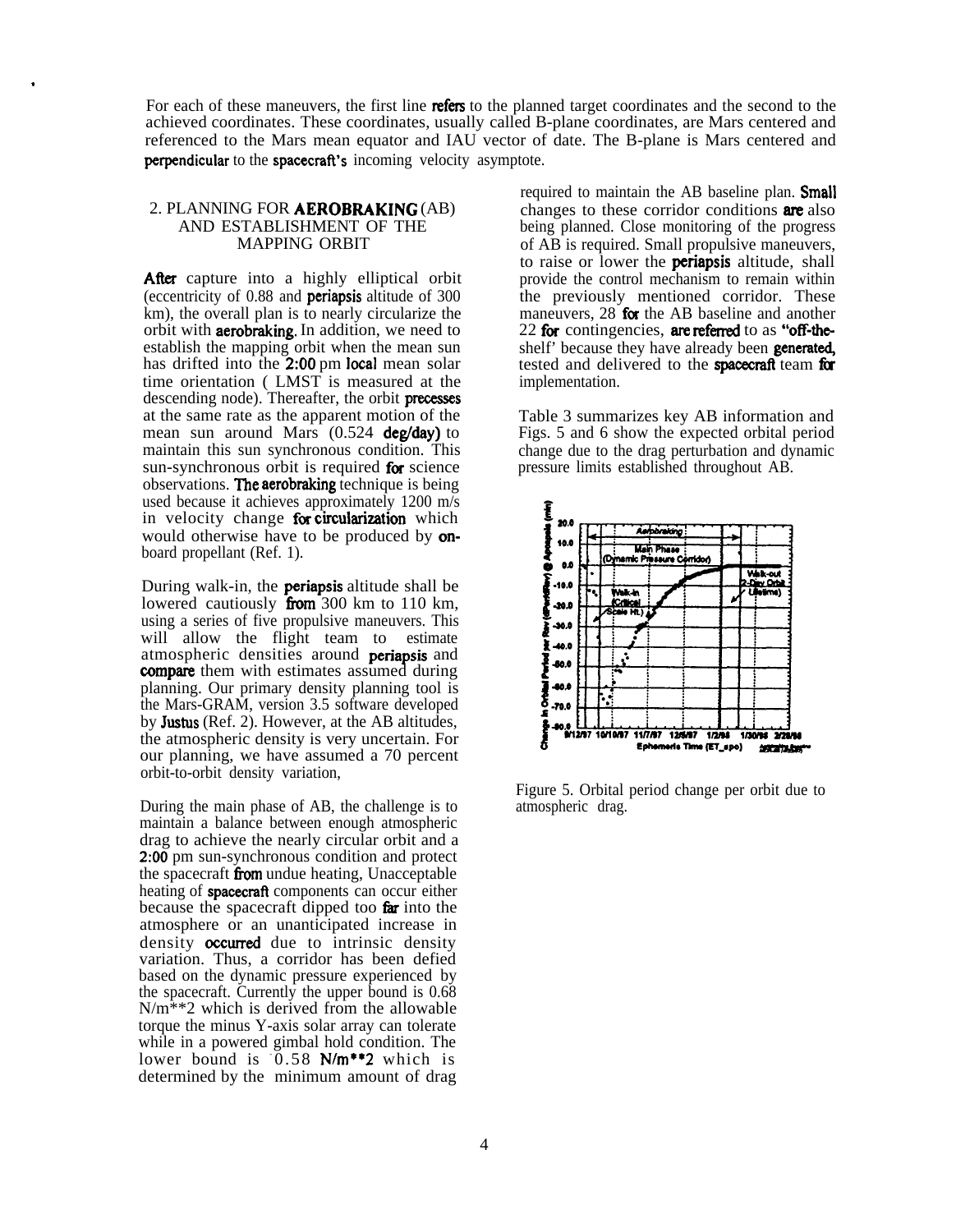

.

Figure 6. Dynamic pressure corridor and variation throughout **aerobraking**.

Throughout AB, navigation is required to 0.00 predict the time of **periapsis** passage to 225 -0.10 seconds and the radial distance at periapsis to within 1.5 kilometers. This will insure that the  $\bullet \bullet$  spacecraft's planned angle-of-attack is maintained<br>throughout the drag pass and atmospheric throughout the drag pass **OM**  $\left\{\begin{array}{c}\n\downarrow \\
\downarrow\n\end{array}\right\}$  density variation due to altitude uncertainties 0.40  $\left\{\right\}$  (Opnemic Fressure Contdon) will be minimized, Two-way coherent doppler shall be acquired continuously throughout AB. O.w Thus, navigation will be continually updating  $\frac{1}{20}$  orbital elements and model **parameters,** especially the atmospheric density. This database plus related information obtained from the 0.00  $\frac{1}{20}$  engineering and science instruments will allow density trending, variation and short term predictions to be made.

|                        | tion throughout <b>aerobraking</b> . | Figure 6. Dynamic pressure corridor and varia- |                                                                 |                                |
|------------------------|--------------------------------------|------------------------------------------------|-----------------------------------------------------------------|--------------------------------|
|                        |                                      |                                                | Table 3. Summary of Key Aerobraking <b>Baseline</b> Information |                                |
| Phase/<br>Mnyr         | <b>Start</b><br>Walk-In              | Main<br>Phase                                  | <b>Start</b><br><b>Walk-Out</b>                                 | Mnvr To End<br><b>AB (ABX)</b> |
| Date                   | 09/19/97                             | 09130/97                                       | 01/04/98                                                        | 01/18/98                       |
| Period,<br>hrs         | 44,8                                 | 42,0                                           | 2.39                                                            | 1.88                           |
| Eccentricity           | 0.88                                 | 0.88                                           | 0.19                                                            | 0.043                          |
| LMST,                  | 5:32                                 | 5:09                                           | 2:09                                                            | 2:07                           |
| pm<br>Altitude,*<br>km | 150.                                 | 105.5                                          | 96.7                                                            | 387,6                          |
| Latitude,*<br>deg      | 31.8                                 | 32.6                                           | 80.6                                                            | 32.6                           |
| Density,*              | 0.246                                | 42.4                                           | 32.9                                                            | $0.44X10**-5$                  |
| kg/km**3<br>$Mnvrs ++$ | 4                                    | 26                                             | 12                                                              | 1                              |
| Delta-v, $++$<br>m/s   | 1.8                                  | 4.6                                            | 18.                                                             | 60.                            |

Table 3. Summary of Key Aerobraking **Baseline** Information

\* At **periapsis** following a maneuver.  $++$  Total number of maneuvers and delta-v in that phase. The **first** in-orbit maneuver, AB-1, occurs at the fourth **apoapsis** at  $9/1\ 8/97$ , **14:55** ET. The time interval **from MOI**  $(9/12/97)$  to the start of the mapping phase  $(3/15/98)$  is 180 days.